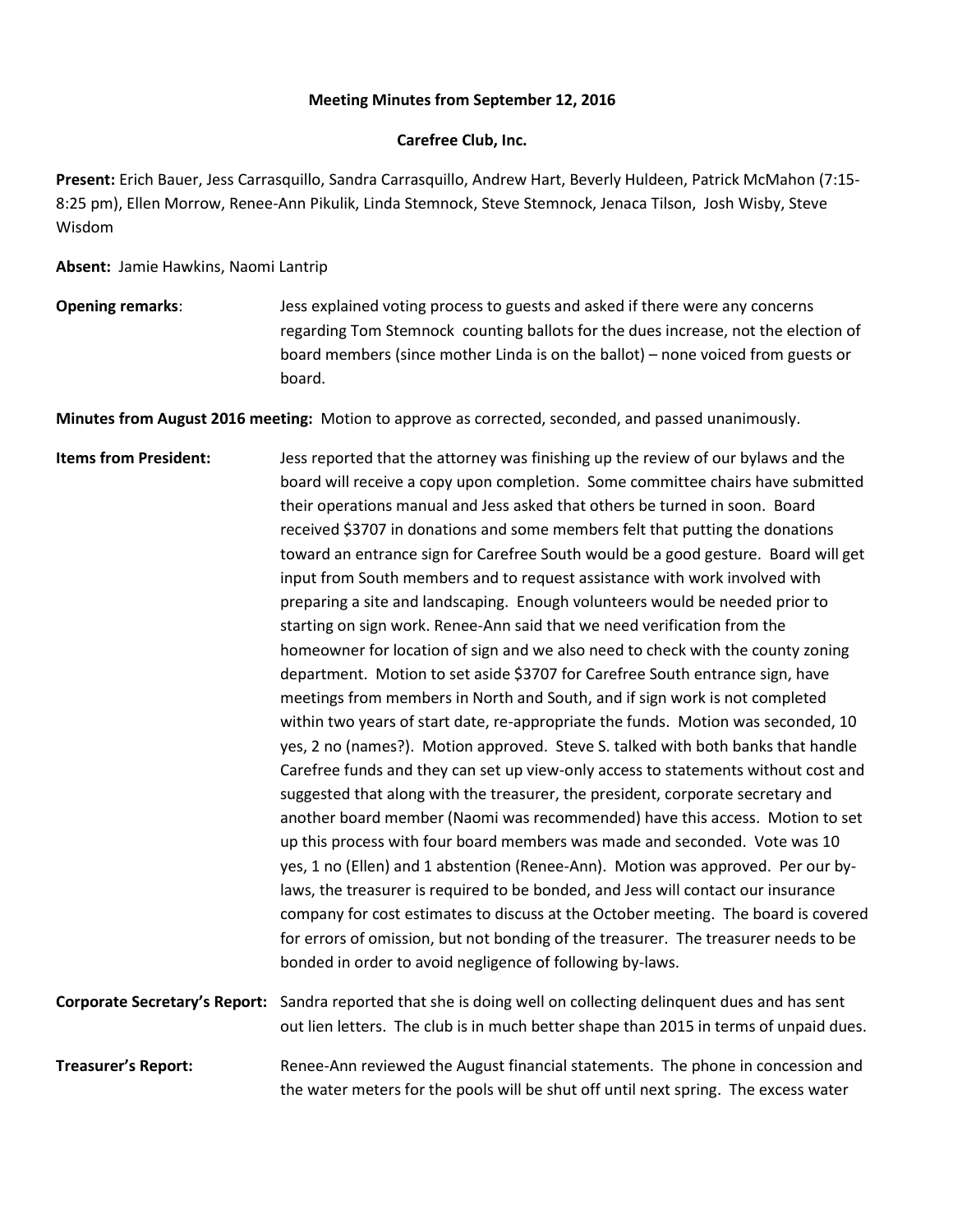bill might be due to a slight leak in the main pool and this will be checked in the spring. Concession receipts were down. She asked that the board watch spending since we will not receive any money until next spring. The budget was impacted by the water and sewer bill and the cost of ballots, but should have about \$20,000 to put towards reserves next year. All expenses should be submitted on a monthly basis. Motion to accept report as presented was made, seconded, and passed unanimously.

## **Committee Reports**

| Pool:                 | Linda reported that the amount of rain during the summer reduced attendance and<br>concession receipts. We passed all water quality tests and had good results from<br>health department inspections. She will try to get some repairs done this fall if<br>there are unspent funds in the pool budget.                                                                                                                                                                                                                                                                                                                                                                                                                                                                                                                                                         |
|-----------------------|-----------------------------------------------------------------------------------------------------------------------------------------------------------------------------------------------------------------------------------------------------------------------------------------------------------------------------------------------------------------------------------------------------------------------------------------------------------------------------------------------------------------------------------------------------------------------------------------------------------------------------------------------------------------------------------------------------------------------------------------------------------------------------------------------------------------------------------------------------------------|
| Grounds:              | Patrick reported that he is getting estimates for having the dead tree removed.                                                                                                                                                                                                                                                                                                                                                                                                                                                                                                                                                                                                                                                                                                                                                                                 |
| <b>Newsletter:</b>    | Jenaca asked members to submit any articles within the next two days. If anyone is<br>interested in taking over newsletter in 2017, please let her know.                                                                                                                                                                                                                                                                                                                                                                                                                                                                                                                                                                                                                                                                                                        |
| <b>Clubhouse:</b>     | Steve W. reported that the White River Fire Department checked the property. Per<br>their request, he put the street number on the front of the clubhouse, purchased an<br>additional extinguisher, and Steve S. has the MSDS sheets posted. There was \$1,114<br>in rentals and \$100.69 in expenses this month. He paid \$100 towards the kitchen<br>appliances and \$500 towards the cabinets. The oven door was cleaned. He power-<br>washed the patio prior to the hog roast.                                                                                                                                                                                                                                                                                                                                                                              |
| <b>Web/Swim Team:</b> | Erich reported that the email system from our database is now working properly.<br>He is investigating the process for paying dues and voting online (will check by-laws<br>and security) and will provide updates at a future meeting. Jess will check with the<br>attorney regarding voting electronically. Erich is working with Bev about how to put<br>activities on the club calendar - these events will also be posted on the front page<br>of our website. He plans to email members periodically about club activities -<br>maybe once a month. Renee-Ann thanked him for the information and emails<br>pertaining to the ballots. Swim team purchased a new reel for the lane lines and<br>ordered a wireless headset for the starter to use at meets. He also ordered an<br>alarm system for the guard room since the audio system is stored there. |
| <b>Activities:</b>    | Bev thanked everyone who helped with the hog roast. Attendance was down from<br>last year, not sure why. There were about 70 attendees and \$330 in gate receipts.<br>She may try to change things up next year - such as hot dogs/burgers events more<br>often instead of bigger and costlier activities such as the hog roast. Upcoming<br>events are on the website.                                                                                                                                                                                                                                                                                                                                                                                                                                                                                         |